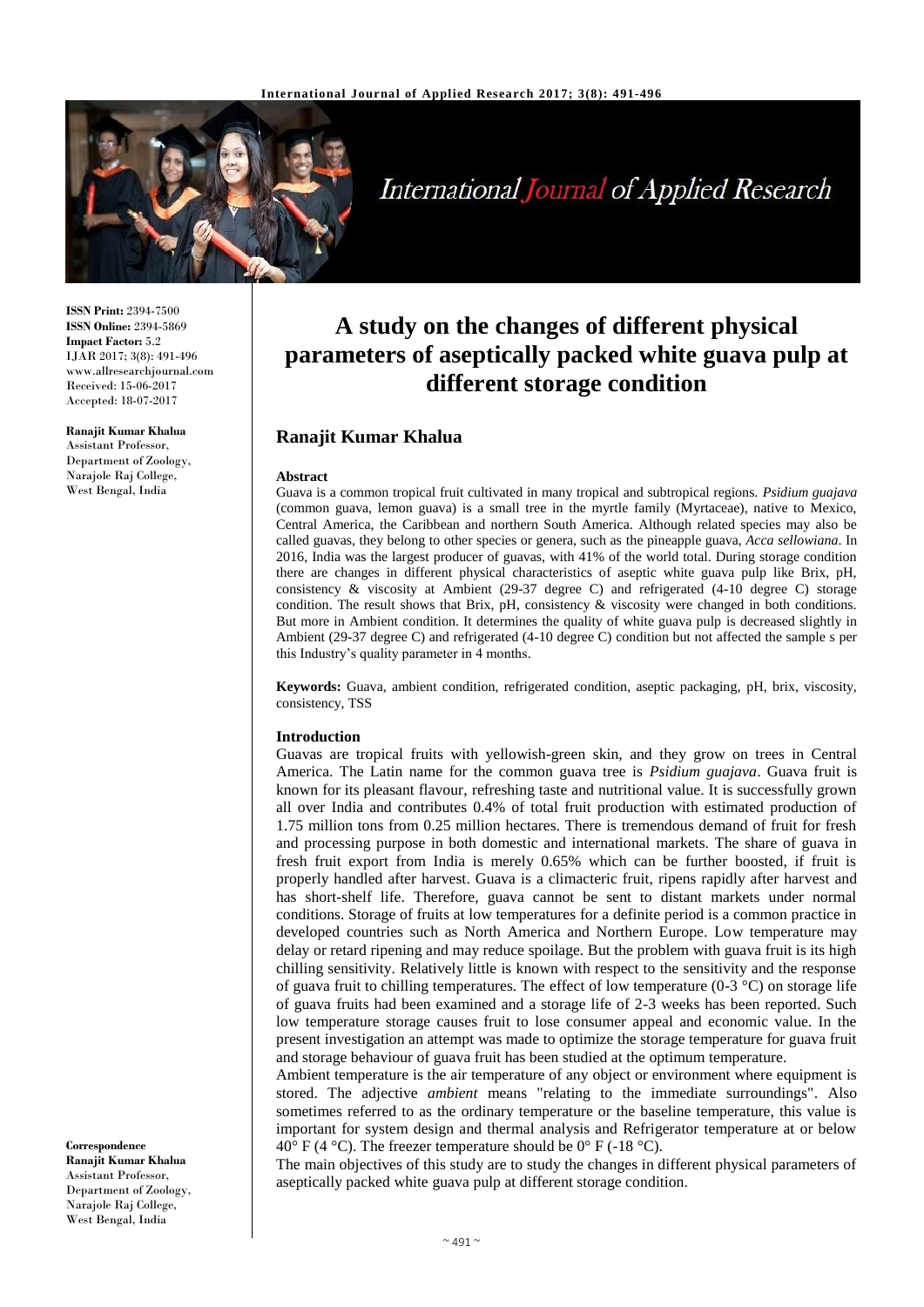#### **Materials & methods Procurement of raw material**

- Aseptic packed White Guava Pulp.
- Viscometer, pH meter, Refractometer, consistometer etc.
- Refrigeration unit (5-10 °C) and Ambient chamber (29-  $37 \degree C$ ).
- Weighing Machine, Petri plates, beaker and Glassware's etc.
- Chemical such as 0.1 N NaOH; Phenolphthalein indicator; Ethylene, Dye etc.

## **Aseptic processing of white guava pulp**

- The matured raw White guava fruit after arrival was allowed to ripen in Ethylene Control ripening Chamber and in Natural ripening sheds.
- After ripening the White Guava was issued for production. The ripened Guava was fed into belt conveyor where sorting of semi ripened, un-ripened and damaged fruits were carried out.
- The ripened fruit was washed with turbulence in fruit washer tank maintaining Hypochloride solution (20-50 ppm) followed by nozzle spraying when carried through conveyor to second washing stage.
- Second washing was done with potable water and it was conveyed to belt conveyor. The stem cutting was carried out and was fed into fruit miller for crushing of the Guava.
- The Coarse and Fine pulping was done by passing through pulper to the holding tank.
- The pulp was heated around  $65^{\circ}$  C and passed through Decanter.
- The filtration of pulp was carried out using 0.8 mm filter and passed through online metal detector.
- The de-aeration of pulp was done using Deaerator and was passed through Sterilizer followed by subsequent cooling of the pulp.
- The pulp was aseptically filled through filler head in Pre-sterilized bag.

## **Collection of sample**

The aseptically packed White Guava Pulp was collected on the same date of Production. The Colour analysis and other physiochemical analysis were done for that samples same day. The collected samples were kept in Cold Storage and Ambient Chamber condition. The samples were analyzed for every 1 month intervals and were studied for 4 months.

## **Determination of total soluble solids (T.S.S) or <sup>0</sup>Brix**

Brix of the White Guava Pulp was measured by using Refractometer. Zero setting of the Refractometer was done before using it for measuring the Brix of the product. Distilled water was placed on the base plate and zero of the Refractometer was adjusted by bringing the line dividing the bright and dark zone to zero using the zero setting screw. The water was removed and was wiped at the base plate and prism using clean cloth or tissue paper to remove the traces of water.

Drop of sample was placed on the base plate and the reading of Brix was noted as shown on the Refractometer scale.

#### **Determination of the consistency using Bostwick consistometer**

Bostwick Consistometer determines the consistency of viscous products by measuring the distance that the product flows under its own weight in a given time interval. The process of determination involves into 2 following steps-

## **Setting up of the instrument**

The Consistency meter was placed on a level surface and was adjusted using leveling screws until the bubble in the circular level was centered. The level was checked by placing another spirit level. Then, the pointed vertical lip of the Consistency meter was bending slightly until the two levels agree. Do not bend the horizontal part of the lip as this may prevent the proper leveling of the instrument. The gate was closed and hooked the trigger release over the top.

## **Operation**

The reservoir was filled with the material to be tested and level off the top with a spatula or other straight-edge. Press down on the trigger was pressed down to open the gate and at the same time was stop-watch was started. At the end of the time-period of 30 seconds, the material that had flown along the trough was determined. The maximum reading at the center of the trough and the minimum reading at the edge of the trough was taken, and was averages the values.

## **Determination of pH**

The electrode was connected to the pH meter. The electrode was dipped in 7.0 pH buffer solution and the temperature knob was set as per the temperature of the solution. The pH mode function was selected and observed the reading. The pH meter was set exactly at 7.0 and was held the electrode with distilled water. The electrode dipped in pH 4.0 solution and the instrument was set at 4.0 pH. Then once again the electrode was dipped in pH 7.0 solution and the reading was verified for reading. Otherwise adjusted and replace in 4.0 pH buffer solution continue till it gave the desired readings at both buffer solution. The electrode was washed and immersed in test sample and pH value reading was noted down.

## **Determination of acidity**

- Weigh 2-3g of Fruit pulp/Concentrate in a conical flask and add required quantity of Distilled Water.
- Add 2 drops of Phenolphthalein Indicator to the sample in the conical flask.
- Shake well to get a uniform solution.
- Titrate the above mixture against 0.1 N Sodium Hydroxide solution taken in the burette.
- Note down the burette reading when a pale pink colour is obtained.

## **Formulae**

% Citric acid = 
$$
\frac{0.1 \text{ x Burette Reading x 64}}{\text{Weight of sample taken * 1000}} * 100
$$

This formula to be used for calculating the acidity of Fruit pulps/Concentrates is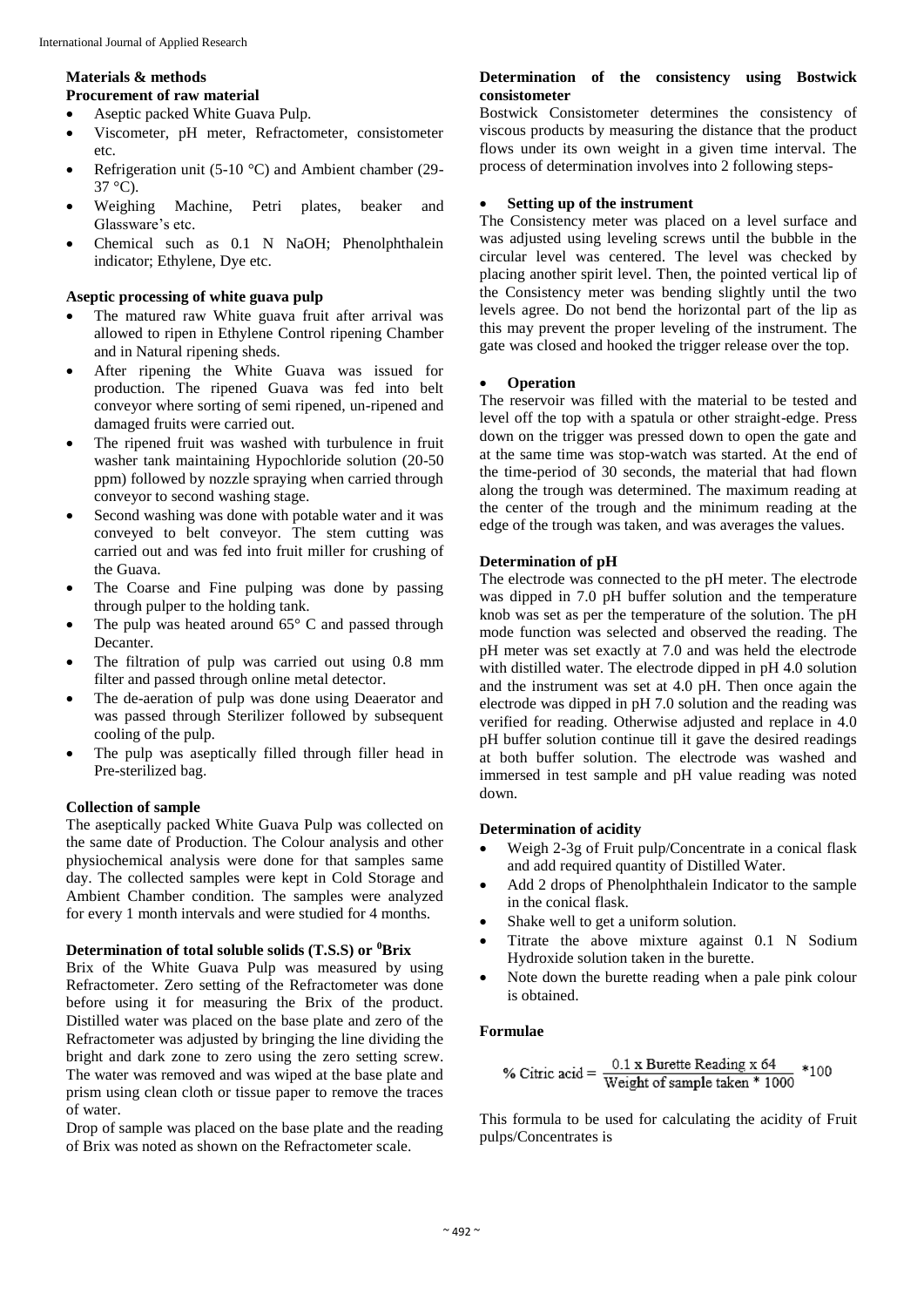% Acidity =  $\frac{\text{Burette reading x 0.64}}{\text{Weight of sample taken}}$ 

Where Normality of Sodium hydroxide  $(N1) = 0.1$  N Volume of Sodium hydroxide = Burette Reading Weight of Sample to be taken  $= 2-3$  g Equivalent Weight of Anhydrous Citric acid  $= 64$ .

#### **Determination of viscosity using brook field viscometer:**

The sample was taken into the beaker and the spindle of viscometer was immersed in the beaker. The viscometer was on and two round dial was taken and the dial reading was noted.

#### **Calculation: Viscosity in cps = Dial reading x Spindle factor Result & discussion**

**Table1:** Physiochemical analysis of aseptic white guava pulp

| Batch code: WGP/030216/201                                                              |     |      |      |     |       |  |  |  |  |
|-----------------------------------------------------------------------------------------|-----|------|------|-----|-------|--|--|--|--|
| Date of Production: 03.02.2016                                                          |     |      |      |     |       |  |  |  |  |
| Date of Analysis: 08.02.2016                                                            |     |      |      |     |       |  |  |  |  |
| <b>Acidity</b><br>Consistency<br><b>Brix</b><br><b>Viscosity</b><br><b>Sample</b><br>pН |     |      |      |     |       |  |  |  |  |
| Sample 1                                                                                | 9.4 | 0.44 | 3.82 | 4.5 | 20400 |  |  |  |  |
| Sample 2                                                                                | 9.6 | 0.46 | 3.75 | 4.5 | 20800 |  |  |  |  |
| Sample 3                                                                                | 9.4 | 0.52 | 3.78 | 5.0 | 20400 |  |  |  |  |
| Sample 4                                                                                | 9.4 | 0.48 | 4.0  | 5.5 | 20000 |  |  |  |  |
| Sample 5                                                                                | 9.2 | 0.54 | 3.91 | 4.8 | 20400 |  |  |  |  |
| Average                                                                                 | 9.4 | 0.48 | 3.85 | 4.8 | 20400 |  |  |  |  |

#### **Effect of brix due to storage**

The Brix of aseptically packed White Guava Pulp was determined by using hand refractometer for both the condition i.e. ambient temperature and refrigerated temperature.

The results gives minor changes in ambient storage condition and slightly changes in refrigerated temperature.

#### **Effect of acidity due to storage**

The Acidity of aseptically packed White Guava Pulp was determined for both the condition i.e. ambient temperature and refrigerated temperature.

The results gives minor changes in ambient storage condition and slightly changes in refrigerated temperature.

#### **Effect of pH due to storage**

The pH of aseptically packed White Guava Pulp was determined for both the condition i.e. ambient temperature and refrigerated temperature.

The results gives minor changes in ambient storage condition and slightly changes in refrigerated temperature.

#### **Effect of consistency due to storage**

The consistency of aseptically packed White Guava Pulp was determined for both the condition i.e. ambient temperature and refrigerated temperature.

The results give some time slightly changes in ambient storage condition and in refrigerated temperature because the presence of some residual enzymes.

## **Effect of viscosity due to storage**

The Viscosity of aseptically packed White Guava Pulp was determined for both the condition i.e. ambient temperature and refrigerated temperature.

The results gives minor changes in ambient storage condition and slightly changes in refrigerated temperature.

| Batch code: WGP/030216/201                              |             |                |      |             |                  |             |                |      |             |                  |
|---------------------------------------------------------|-------------|----------------|------|-------------|------------------|-------------|----------------|------|-------------|------------------|
| Date of Production: 03.02.2016                          |             |                |      |             |                  |             |                |      |             |                  |
| Date of Analysis: 08.03.2016                            |             |                |      |             |                  |             |                |      |             |                  |
| Refrigerated $(4-10$ °C)<br>Ambient $(29-37 \degree C)$ |             |                |      |             |                  |             |                |      |             |                  |
| <b>Sample</b>                                           | <b>Brix</b> | <b>Acidity</b> | рH   | Consistency | <b>Viscosity</b> | <b>Brix</b> | <b>Acidity</b> | pH   | Consistency | <b>Viscosity</b> |
| Sample1                                                 | 9.2         | 0.46           | 3.75 | 4.8         | 20800            | 9.4         | 0.42           | 3.7  | 4.8         | 20800            |
| Sample <sub>2</sub>                                     | 9.2         | 0.50           | 3.72 | 5.0         | 20600            | 9.6         | 0.40           | 3.77 | 4.6         | 20000            |
| Sample <sub>3</sub>                                     | 9.4         | 0.48           | 3.88 | 5.2         | 20400            | 9.8         | 0.44           | 3.62 | 4.4         | 20600            |
| Sample4                                                 | 9.2         | 0.52           | 3.68 | 5.0         | 20600            | 9.4         | 0.46           | 3.7  | 5.0         | 20400            |
| Sample <sub>5</sub>                                     | 9.4         | 0.46           | 3.44 | 5.0         | 20400            | 9.6         | 0.46           | 3.82 | 5.2         | 20000            |
| Average                                                 | 9.28        | 0.48           | 3.69 | 5.0         | 20560            | 9.56        | 0.43           | 3.72 | 4.8         | 20060            |

**Table2:** Physiochemical Analysis of AWGP in ambient & refrigerated condition

**Table3:** Physiochemical analysis of AWGP in ambient & refrigerated condition

| Batch code: WGP/030216/201     |                                                         |                |      |                    |                  |             |                |      |                    |           |
|--------------------------------|---------------------------------------------------------|----------------|------|--------------------|------------------|-------------|----------------|------|--------------------|-----------|
| Date of Production: 03.02.2016 |                                                         |                |      |                    |                  |             |                |      |                    |           |
| Date of Analysis: 09.04.2016   |                                                         |                |      |                    |                  |             |                |      |                    |           |
|                                | Ambient $(29-37 \degree C)$<br>Refrigerated $(4-10$ °C) |                |      |                    |                  |             |                |      |                    |           |
| <b>Sample</b>                  | <b>Brix</b>                                             | <b>Acidity</b> | pH   | <b>Consistency</b> | <b>Viscosity</b> | <b>Brix</b> | <b>Acidity</b> | pH   | <b>Consistency</b> | Viscositv |
| Sample1                        | 9.4                                                     | 0.48           | 3.6  | 4.2                | 20000            | 9.6         | 0.5            | 3.71 | 4.8                | 20200     |
| Sample <sub>2</sub>            | 9.2                                                     | 0.57           | 3.72 | 4.4                | 20000            | 9.6         | 0.44           | 3.45 | 5.0                | 20800     |
| Sample3                        | 9.0                                                     | 0.53           | 3.68 | 4.5                | 20400            | 9.4         | 0.4            | 3.66 | 5.0                | 20000     |
| Sample4                        | 9.0                                                     | 0.52           | 3.81 | 5.0                | 20480            | 9.6         | 0.42           | 3.72 | 4.8                | 20600     |
| Sample <sub>5</sub>            | 9.2                                                     | 0.42           | 3.74 | 4.2                | 20200            | 9.4         | 0.48           | 3.8  | 5.2                | 20400     |
| Average                        | 9.16                                                    | 0.5            | 3.71 | 4.46               | 20216            | 9.52        | 0.44           | 3.66 | 4.96               | 20400     |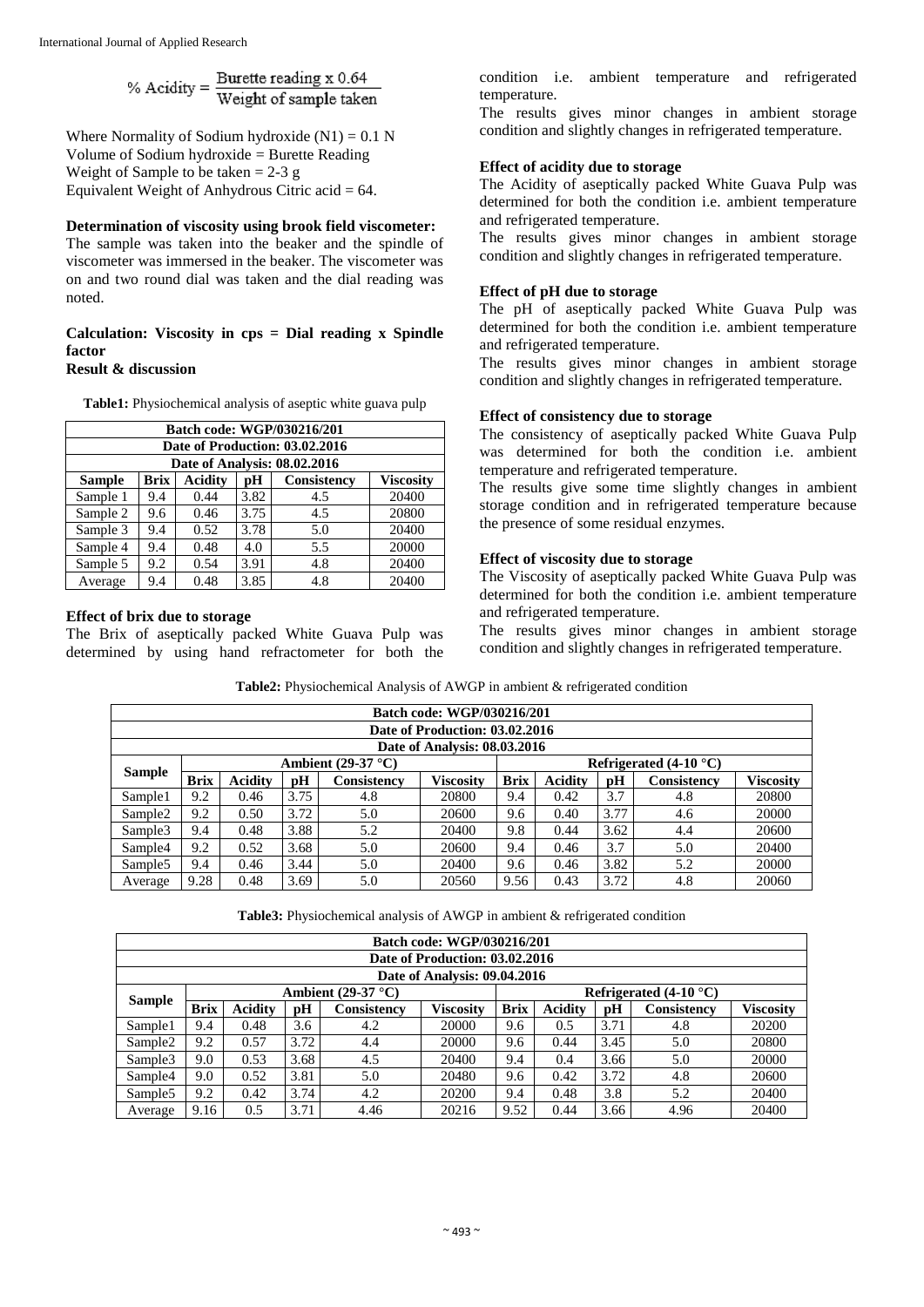| <b>Batch code: WGP/030216/201</b> |                                                         |                |      |                    |                  |             |                |      |                    |                  |
|-----------------------------------|---------------------------------------------------------|----------------|------|--------------------|------------------|-------------|----------------|------|--------------------|------------------|
| Date of Production: 03.02.2016    |                                                         |                |      |                    |                  |             |                |      |                    |                  |
| Date of Analysis: 08.05.2016      |                                                         |                |      |                    |                  |             |                |      |                    |                  |
|                                   | Ambient $(29-37 \degree C)$<br>Refrigerated $(4-10$ °C) |                |      |                    |                  |             |                |      |                    |                  |
| <b>Sample</b>                     | <b>Brix</b>                                             | <b>Acidity</b> | pH   | <b>Consistency</b> | <b>Viscosity</b> | <b>Brix</b> | <b>Acidity</b> | pH   | <b>Consistency</b> | <b>Viscosity</b> |
| Sample1                           | 9.2                                                     | 0.58           | 3.8  | 5.0                | 20200            | 9.2         | 0.51           | 3.62 | 4.8                | 20400            |
| Sample2                           | 9.0                                                     | 0.55           | 3.76 | 5.4                | 20400            | 9.4         | 0.48           | 3.7  | 4.6                | 20600            |
| Sample <sub>3</sub>               | 9.0                                                     | 0.49           | 3.72 | 5.2                | 20400            | 9.6         | 0.41           | 3.72 | 4.8                | 20360            |
| Sample4                           | 9.2                                                     | 0.50           | 3.69 | 5.4                | 20000            | 9.4         | 0.46           | 3.68 | 4.8                | 20480            |
| Sample5                           | 9.0                                                     | 0.52           | 3.83 | 5.6                | 20600            | 9.4         | 0.42           | 3.68 | 4.8                | 20400            |
| Average                           | 9.08                                                    | 0.52           | 3.76 | 5.32               | 20320            | 9.4         | 0.45           | 3.68 | 4.76               | 20420            |

|  | Table 4: Physiochemical analysis of AWGP in ambient & refrigerated condition |
|--|------------------------------------------------------------------------------|
|  |                                                                              |

| Table 5: Physiochemical analysis of AWGP in ambient & refrigerated condition |  |
|------------------------------------------------------------------------------|--|
|------------------------------------------------------------------------------|--|

| <b>Batch code: WGP/030216/201</b> |                                                         |                |      |             |           |             |                |      |             |                  |
|-----------------------------------|---------------------------------------------------------|----------------|------|-------------|-----------|-------------|----------------|------|-------------|------------------|
| Date of Production: 03.02.2016    |                                                         |                |      |             |           |             |                |      |             |                  |
| Date of Analysis: 06.06.2016      |                                                         |                |      |             |           |             |                |      |             |                  |
|                                   | Ambient $(29-37 \degree C)$<br>Refrigerated $(4-10$ °C) |                |      |             |           |             |                |      |             |                  |
| Sample                            | <b>Brix</b>                                             | <b>Acidity</b> | pH   | Consistency | Viscositv | <b>Brix</b> | <b>Acidity</b> | pH   | Consistency | <b>Viscosity</b> |
| Sample1                           | 9.0                                                     | 0.60           | 3.66 | 5.2         | 20400     | 9.2         | 0.48           | 3.92 | 5.0         | 20000            |
| Sample <sub>2</sub>               | 9.0                                                     | 0.58           | 3.7  | 5.2         | 20000     | 9.4         | 0.46           | 3.76 | 4.5         | 20200            |
| Sample <sub>3</sub>               | 9.2                                                     | 0.54           | 3.72 | 5.8         | 20000     | 9.4         | 0.50           | 3.72 | 5.0         | 20200            |
| Sample4                           | 9.0                                                     | 0.52           | 3.68 | 5.4         | 20200     | 9.2         | 0.46           | 3.7  | 5.2         | 20400            |
| Sample <sub>5</sub>               | 9.0                                                     | 0.50           | 3.67 | 5.2         | 20000     | 9.4         | 0.48           | 3.82 | 5.0         | 20800            |
| Average                           | 9.04                                                    | 0.54           | 3.68 | 5.36        | 20120     | 9.36        | 0.47           | 3.78 | 4.94        | 20320            |



**Fig 1:** Comparison of brix during ambient and refrigerated storage condition.



**Fig 2:** Comparison of Acidity during Ambient and Refrigerated Storage condition.



**Fig 3:** Comparison of pH during Ambient and Refrigerated Storage condition.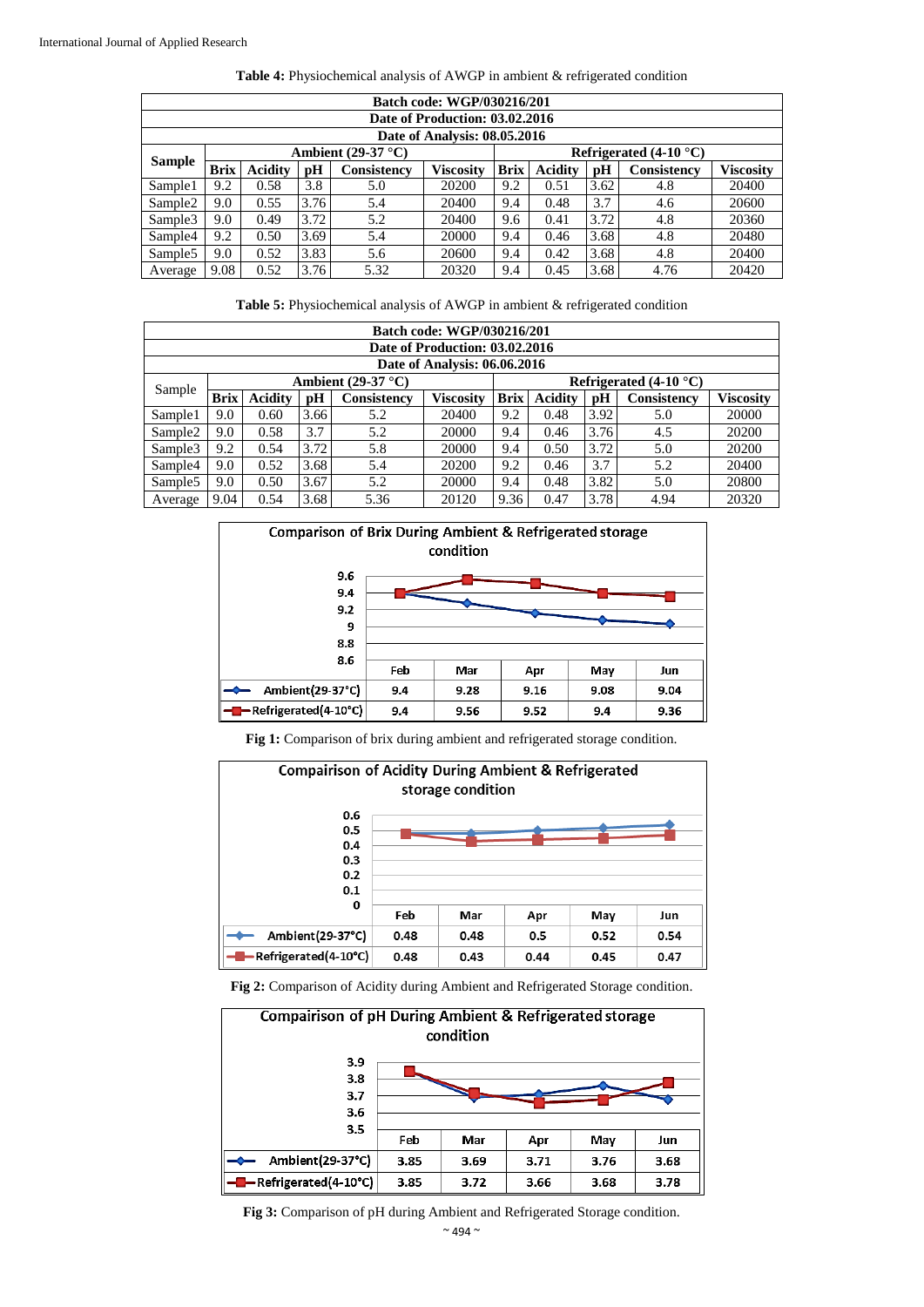

**Fig 4:** Comparison of consistency during ambient and refrigerated storage condition.



**Fig 5:** Comparison of viscosity during ambient and refrigerated storage condition.

#### **Conclusion**

During storage condition there are changes in different physical characteristics of aseptic white guava pulp like Brix, pH, consistency & viscosity at Ambient (29-37 degree C) and refrigerated (4-10 degree C) storage condition. The result shows that Brix, pH, consistency & viscosity were changed in both condition. But more in Ambient condition. It determines the quality of white guava pulp is decreased slightly in Ambient (29-37 degree C) and refrigerated (4-10 degree C) condition but not affected the sample s per this Industry's quality parameter in 4 months.

#### **References**

- 1. Abdullah MZ, Guan LC, Lim KC, Karim AA. The applications of computer vision and tomographic radar imaging for assessing physical properties of food. Journal of food engineering. 2004; 61:125-135.
- 2. Aishah B, 2 Hannah K, 2 Zati Alyani O. Quality degradation Pink guava juice Kinetic Activation energy Q10, 2016.
- 3. Augustin MA, Osman A, Osman A. Post-harvest storage of guava (Psidium guajava L., cultivar Taiwan), 1988.
- 4. Brosnan T, Sun D. Improving quality inspection of food products by computer vision-a review-. Journal of Food Engineering. 2004; 61:3-16.
- 5. "Cambridge Advanced Learner's Dictionary & Thesaurus"*.* Cambridge University Press. Retrieved 20 August, 2012*.*
- 6. Du C, Sun D. Recent developments in the applications of image processing techniques for food quality evaluation. Trends in Food Science & Technology. 2004; 15:230-249.
- 7. Gohil SN, Garad BV, Shirsath HK, Desai UT. Study on physic- chemical constituents in guava (Psidium guajava) under sub-arid zone of Maharashtra. Scientific Hort. 2006; 10:139-147.
- 8. Hutchings JB. Food colour and appearance (2nd ed.). New York: Springer, 1999.
- 9. Isabella MB, Geraldo AM, Raimundo WF. Physicalchemical changes during extraction and clarification of guava juice*.* Food Chemistry*.* 1995; 54(4):383-386.
- 10. Khan SH, Khan A, Litaf U, Shah AS, Khan MA *et a*l. Effect of Different Concentration of Guava Pulp, Apple Pulp and Sugar Solution on the Shelf Stability of Blend Leather Storage at Ambient Temperature, 2015.
- 11. Mahajan BVC\*, Sharma SR, Dhall RK. Optimization of storage temperature for maintaining quality of guava, J Food Sci Technol. 2009; 46(6):604-605.
- 12. Morton JF. *"Guava"*. Fruits of Warm Climates. *Purdue University.* Retrieved 24 April, 2015, 356-363.
- 13. Nutrition Data (ND). Guavas, common, raw. *Nutritiondata.com*. Retrieved April 22, 2008.
- 14. Pandey D, Shukla SK, Yadav RC, Nagar AK. Promising guava (Psidium guajava L.) cultivars for North Indian conditions. Acta Hort. 2007; 735:91-94.
- 15. Pertanika, Combrink JC, Kock SD, CJ-Van E, De-kock SL, Van-Eden CJ. Effect of postharvest treatment and